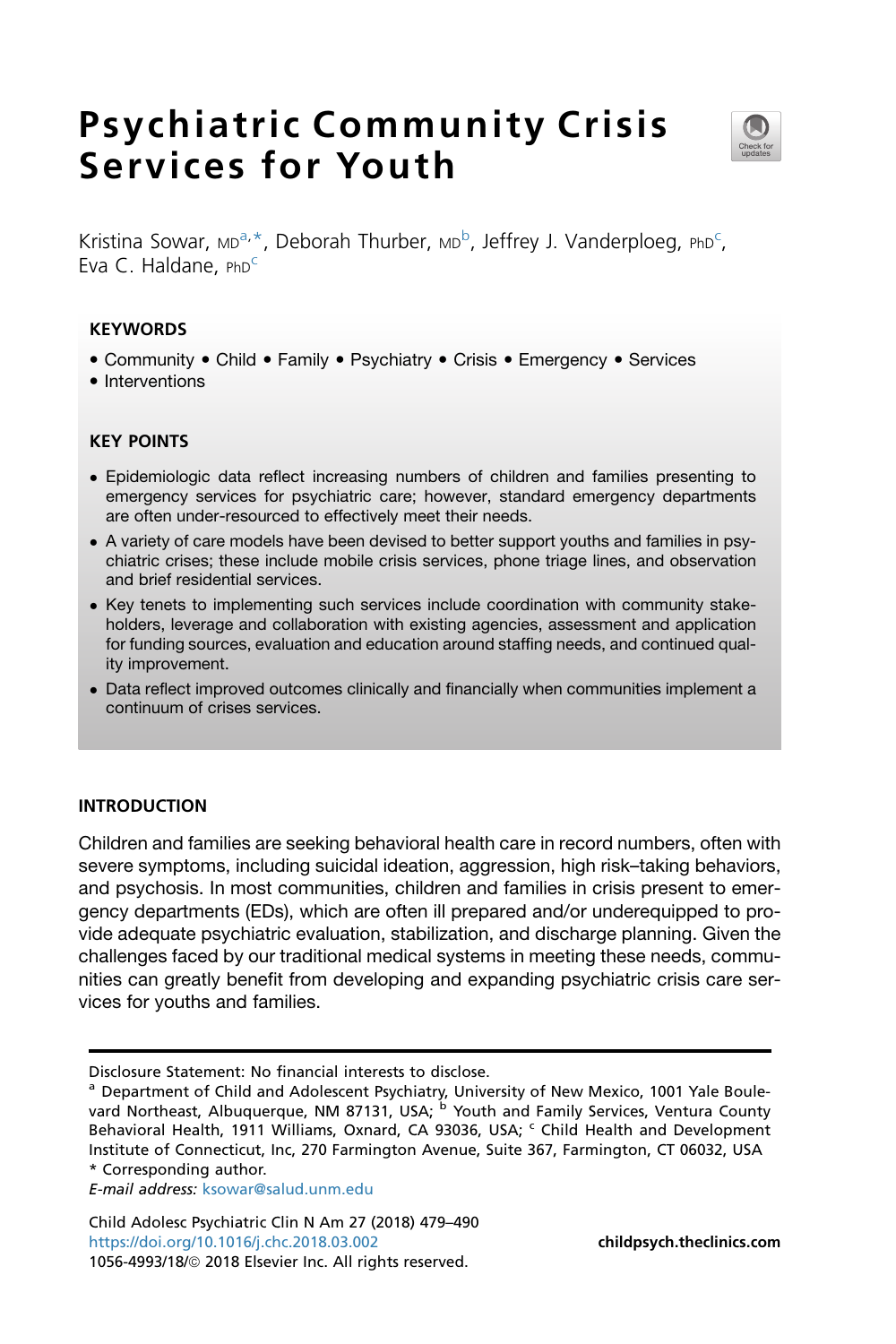In this article, the authors highlight 2 crisis care models that have been successfully implemented at the community and state level. The authors review the development, implementation, as well as the clinical and financial outcomes of these models.

Data reflect what many health providers anecdotally observe: a continuous increase in children and families seeking care for psychiatric crises, including suicidal ideation, aggression, psychosis, substance intoxication, and severe family conflict. National data between 2006 and 2011 indicate a 50% increase in hospital admissions for mental health conditions, a 21% increase in ED visits for primary psychiatric concerns in children 10 to 14 years old, and a total of \$11.6 billion spent on mental health in hos-pital settings during this time frame.<sup>[1](#page-10-0)</sup> With nationwide shortages of child psychiatric providers (particularly in rural and poor, urban areas $^2$  $^2$ ), a decrease in number and availability of inpatient and residential beds, and insufficiently developed communitybased treatment systems, children and families often face limited options for crisis care outside of standard emergency services.<sup>[3](#page-10-0)</sup> Unfortunately, EDs often lack appropriate space and/or professionals with psychiatric training; so youths and families often face long wait times and limited options for intervention and follow-up. Children who are directed to inpatient admission may spend days boarding in EDs and inpatient medical floors, which occupies prized medical space and can be disruptive and stressful for youths and families.<sup>[1](#page-10-0)</sup> Furthermore, there is limited evidence that inpatient treatment is the most effective treatment of many conditions, such as conduct disor-der; other models of care are more effective for many children and families.<sup>[3](#page-10-0)</sup> With these considerations in mind, it is clear that thinking outside the box to consider a continuum of crisis care services can better meet community needs.

The Substance Abuse and Mental Health Services Administration (SAMHSA) defines crisis services as a "continuum of services provided to individuals who experience a psychiatric emergency, with goals of stabilizing and improving psychological symptoms of distress, and engaging individuals in an appropriate treatment service to address the problem that led to the crisis."<sup>4</sup> Crisis services generally involve screening, evaluation and risk assessment, brief solution-focused interventions, and referral and linkage to ongoing care. Many communities have adult crisis services, such as assertive community treatment and crisis intervention teams, which engage with individuals in their community setting and interface with law enforcement to provide care; however, such services are less prevalent for children and adolescents.[4](#page-10-0)

Additional examples of core crisis services include phone triage and warm lines that help with assessment and referral of youths to appropriate services; mobile crisis units that "go out into the community to begin the process of assignment and definitive treatment outside of a hospital or health care facility"; $4$  and psychiatric teams embedded within EDs that respond to psychiatric needs or incorporate short-term observation and residential beds.<sup>[4](#page-10-0)</sup>

Several communities have implemented psychiatric crisis services for youths; this article describes the development and integration of programs in Ventura County, California and in Connecticut. The development and implementation of these crisis services share several themes: teamwork with community stakeholders; leverage and development of current services; expanded hiring and training for staff; and ongoing evaluation and collection of outcome measures, including psychiatric admission rate, repeated use of the ED, and linkage to ongoing treatment.

## The Ventura County Non–Hospital-Based Continuum of Care Model for Youths in Mental Health Crisis

Ventura County, California is situated along the Pacific Coast between Los Angeles and Santa Barbara counties; it has a population of approximately  $850,000$  $850,000$  $850,000$ .<sup>5</sup> Ventura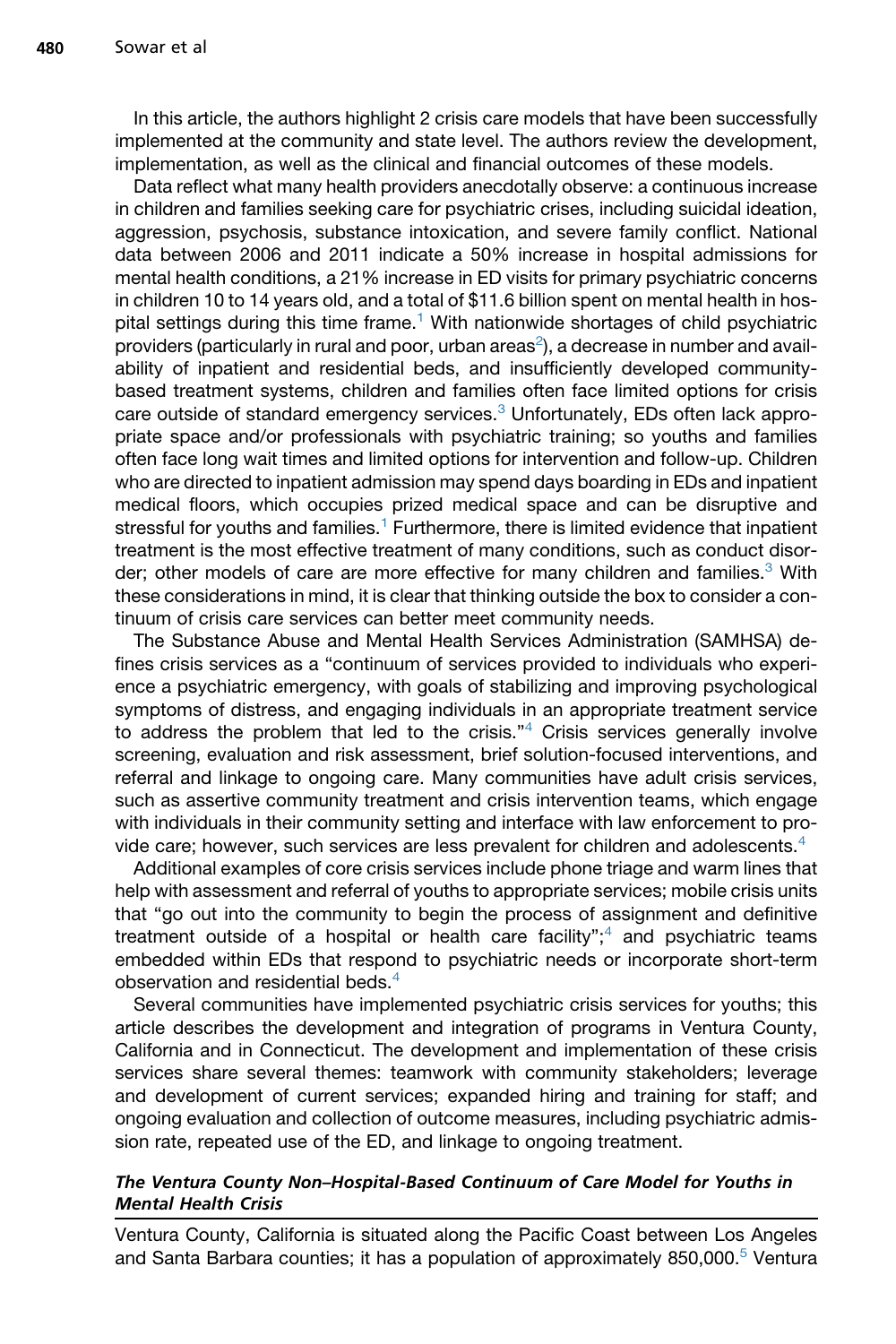County Behavioral Health (VCBH) is the primary public mental health agency in this county, serving youths and adults with serious emotional and behavioral dysfunction and substance use disorders.

#### **Overview**

In 2014, county mental health providers and advocates raised formal concerns about increasingly limited local options for assessment, referral, and stabilization of youths in mental health crisis, leading to overuse of local EDs as interim placements. These concerns were evidenced by data: within the preceding 3 years, there had been a dramatic increase (68%) in calls, 43% increase in involuntary holds, and a 37% increase in psychiatric hospitalizations fielded by the countywide, mobile Children's Intensive Response Team. The county's only psychiatric hospital for youths was often full, as were other hospitals statewide, so many children were admitted far from home. At times, the Ventura County Adult Inpatient Unit would temporarily house youths until an adolescent bed opened; however, they soon ceased this practice, as they were not clinically licensed or equipped to handle this population, which led to further ED backups.

To better meet the community's burgeoning mental health needs, a Children's Crisis Task Force was developed. Stakeholders included individuals from the public health system, EDs, juvenile probation, child welfare, law enforcement, and mental health treatment agencies. The task force's mission was to evaluate best practices for youths in mental health crises and devise recommendations for a countywide continuum of care services. The task force embraced services as a mobile mental health crisis team, short-term crisis and residential units, and a community aftercare team to ensure connection with services. VCBH was charged with implementation of the model, either directly or through contractual arrangements with other clinical organi-zations ([Fig. 1](#page-3-0)).

The VCBH clinical administrative team toured several programs that provided innovative crisis services for inspiration and examples; they decided to contract with a locally based nonprofit agency (Seneca) that had experience providing a youth mobile crisis response team, partial hospitalization, one-to-one intensive stabilization services, and short-term crisis residential programs. The County Board of Supervisors supported the purchase and remodeling of facilities to house the services.

Clinical staff were hired and trained and connected with county leadership to develop assessment and treatment protocols and procedures. This process involved multiple meetings to assure clear communication, definitions of roles and responsibilities, and seamless transitions of youths through the continuum of services. Specific flow charts were developed to assist EDs, schools, and group homes on protocols for accessing crisis services. A checklist was devised to help ED staff and first responders determine if a youth would need medical screening before admission to the psychiatric services. VCBH also expanded and retrained their existing adult mobile crisis team to include youth services.

## Program Details

The Ventura County Children's Crisis Continuum consists of 4 main components: a 24/7 mobile VCBH crisis team, the less than 24-hour crisis stabilization unit (CSU), the short-term crisis residential team (CRT), and aftercare and connection to outpatient mental health services and other local resources through the VCBH Rapid Inte-grated Support and Engagement (RISE) Team ([Fig. 2](#page-4-0)).

The Ventura County Mobile Crisis Team provides 24/7 crisis intervention, stabilization, and evaluation for county residents of all ages, regardless of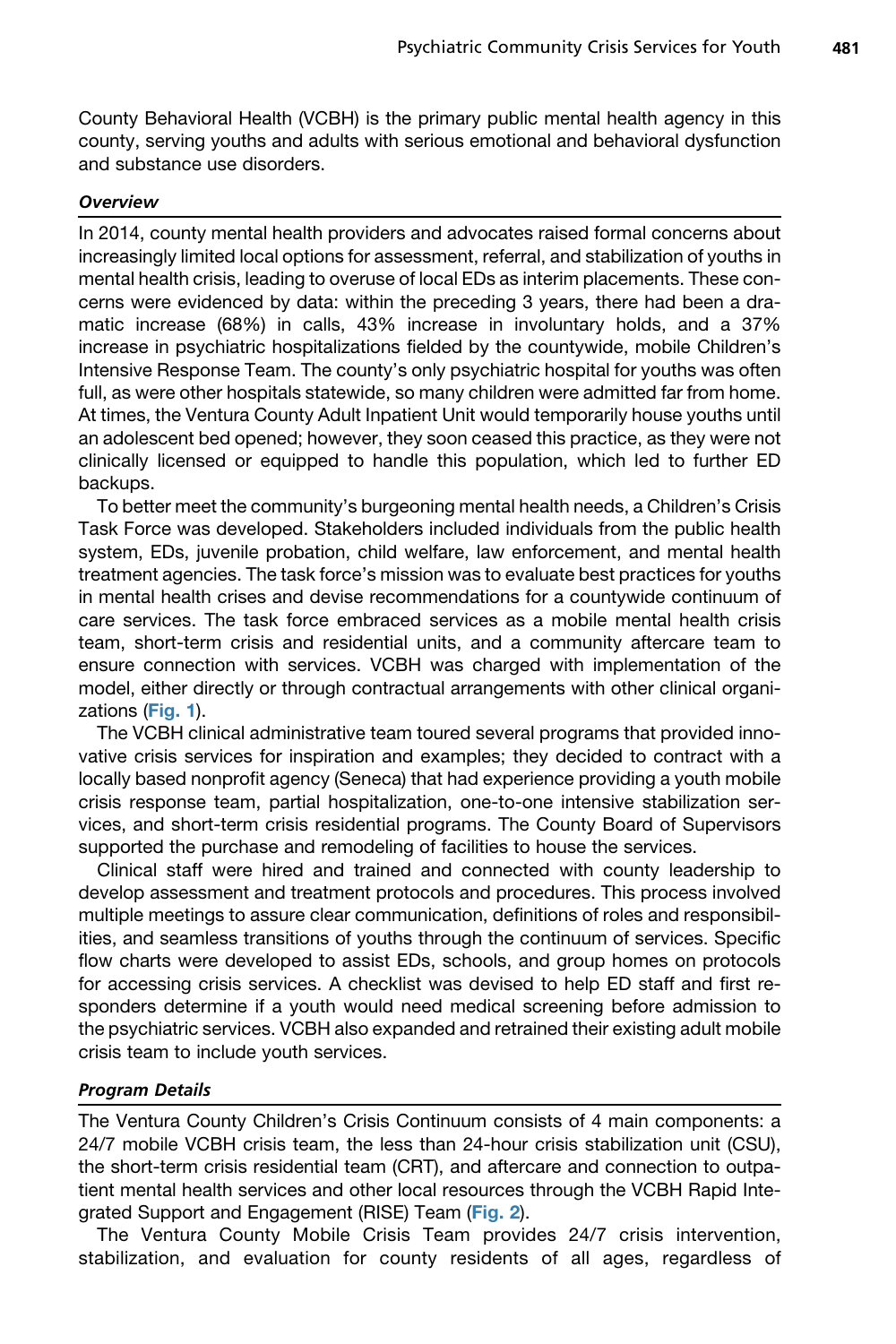<span id="page-3-0"></span>

Fig. 1. Ideal full continuum of crisis services. EMS, emergency medical services; LE, law enforcement.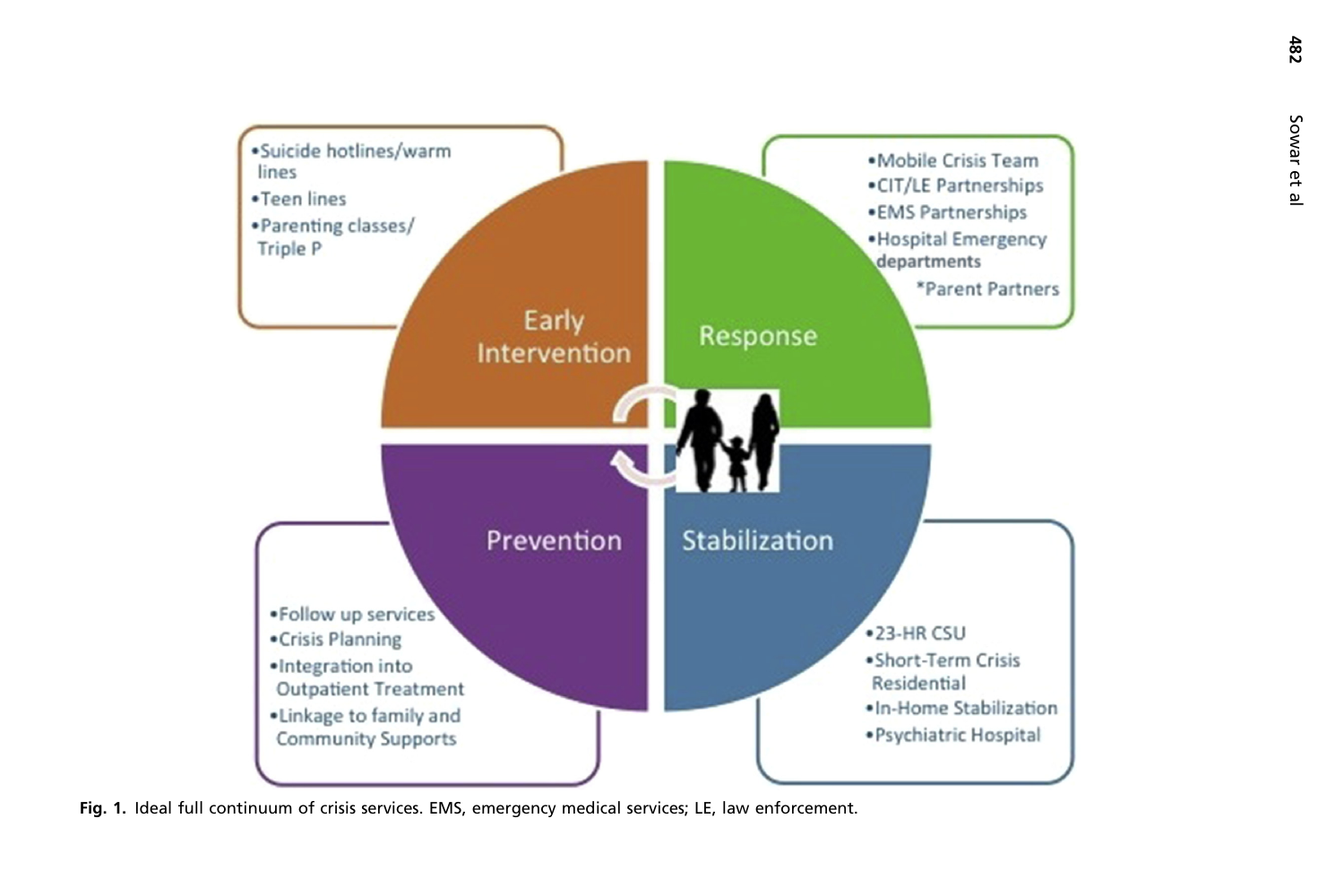<span id="page-4-0"></span>

Fig. 2. Children's crisis continuum of care. IP, inpatient; OP, outpatient.

insurance status. Patients can be referred to higher levels of care when indicated. Goals for the mobile crisis team are to deescalate mental health crises and use tools to help youths remain at home/in the community, including safety planning and connecting families to resources and mental health services. The mobile crisis team can respond to any setting, including residences, schools, EDs, mental health and ambulatory care clinics, and Juvenile Hall. Staff represent many disciplines, including social workers, family therapists, nurses, and psychiatric technicians, and often respond to crises in pairs. They are supervised and supported by 2 program-specific administrators. The mobile crisis team is funded through a combination of direct billing to MediCal (California Medicaid) or private insurance, funds from the California Mental Health Services Act (MHSA), and state sales tax.

The CSU provides assessment, stabilization, and referral to mental health services for Ventura County youths ages 6 to 17 years, regardless of insurance status. It is licensed as a less than 24-hour, unlocked, 4-bed outpatient facility; youths can be accepted on a voluntary or involuntary basis. CSU is staffed by a multitude of providers, including masters' level clinicians, nurses, mental health counselors and child and adolescent tele-psychiatrists. Youths are assessed to determine if they can be stabilized enough to return home or require transfer to the CRT or inpatient psychiatric hospital for further intensive treatment. The goal of CSU treatment is to help youths and caregivers stabilize from acute crisis, develop a safety plan, and link with outpatient mental health providers. Direct billing to MediCal provides funding for services, supplemented by MHSA and the state sales tax fund (and possibly state funds in the future) ([Figs. 3](#page-5-0) and [4](#page-6-0)).

The Short-Term Crisis Stabilization Unit, called COMPASS, is an unlocked facility that serves up to 2 youths aged 12 to 17 years who are initially admitted to the CSU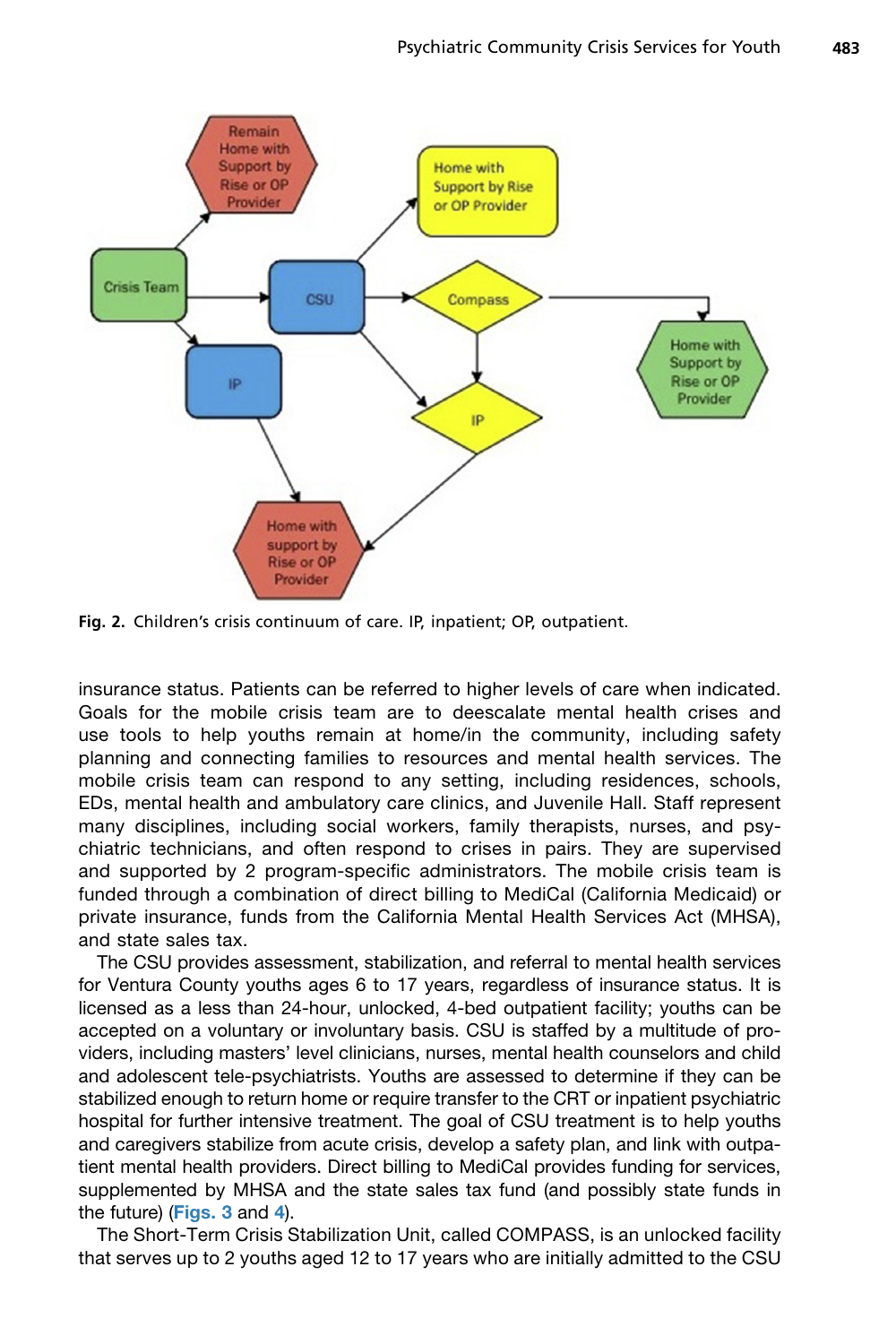<span id="page-5-0"></span>

Fig. 3. Referral flow chart. COMPASS, Comprehensive Assessment and Stabilizaton Servcie (short term residential for Medi-Cal youth 12–17); CSU, VCBH Crisis Stabilization Unit-psychiatric treatment for youth 6–17 (regardless of insurance); ED, emergency department; Findings, medical findings based on checklists; IPU, inpatient psychiatric unit; VCBH, Ventura County Behavioral Health.

but require further stabilization and treatment services before returning home. Like the CSU, a multidisciplinary team staffs COMPASS; a tele-psychiatrist provides psychiatric assessment and follow-up for youths and consults with the treatment team, manages medication, and collaborates with outpatient mental health providers. While on the COMPASS unit, youths also receive intensive individual and family therapy, case management, and referral to aftercare services. An onsite teacher, funded by the county school districts, provides for temporary educational needs. At any point during their stay, youths can be transferred to a psychiatric hospital if needed. Otherwise they return home with a plan for outpatient mental health services, with aftercare services by the RISE program as appropriate. The length of stay may range from a few days to months. COMPASS is also operated by Seneca through a direct contract with VCBH: at this point only youths with MediCal are eligible, but VCBH is exploring contracts with private insurance carriers as well.

The RISE program was developed as an innovative outreach engagement and referral team to serve Ventura County individuals of all ages who are having difficulty accessing mental health services. Referral sources include EDs, law enforcement, psychiatric hospitals, NAMI and other family/peer support groups, schools, and the CSU and COMPASS programs. Providers for the RISE program assess an individual's basic needs, provide connection to resources (eg, to food bank, bus tokens, shelter,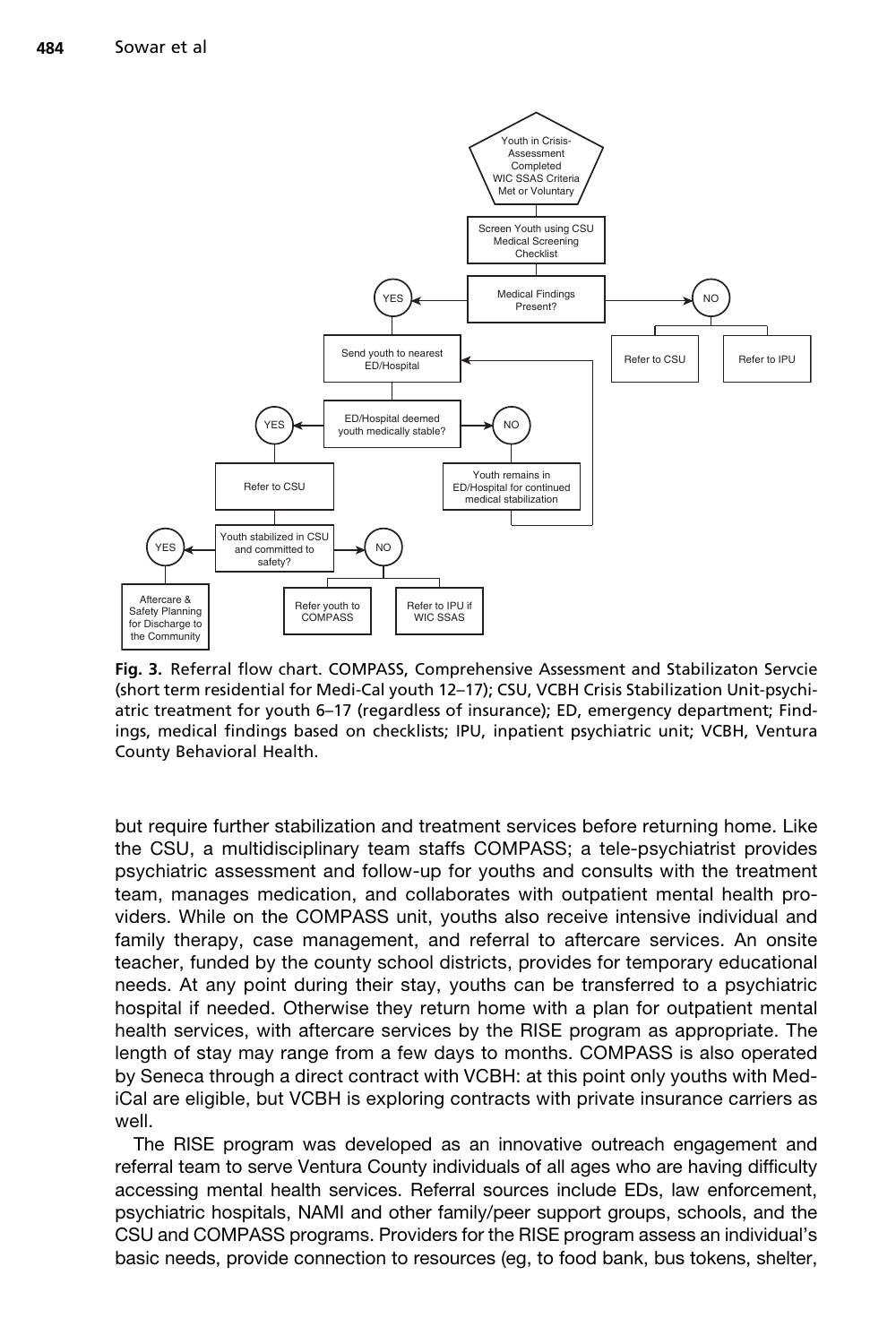<span id="page-6-0"></span>

Fig. 4. ED CSU protocol flow chart. CSU, VCBH Crisis Stabilization Unit (psychiatric treatment for youth 6–17 years (regardless of insurance); ED, emergency department; IPU, inpatient psychiatric unit; VCBH, Ventura County Behavioral Health; WEFT, walk, eat, talk, toilet.

transportation), and refer to outpatient mental health services. Parent Partners from United Parents, a local peer support nonprofit agency contracted with VCBH, work closely with the RISE team to encourage increased caregiver involvement through the shared experience of raising a child with mental health challenges. RISE staff and Parent Partners can initiate contact with youths and families during hospitalization or in the CSU or COMPASS program. It is funded through a state crisis services grant awarded to VCBH as well as direct billing to MediCal.

### Data

Between May 2016 and June 2017, the Mobile Crisis Team responded by phone or in person to 1503 calls; 33% of calls originated from local EDs, 24% from school, 16% from an outpatient treatment provider, 12% from a family member, and 12% from law enforcement ([Fig. 5](#page-7-0)). Fifty-eight percent of the calls involved a youth already enrolled in services through VCBH.

In terms of insurance status, 66% had MediCal, 25% private insurance, and 9% were uninsured or unknown insurance status.

Eighty-four percent of the calls were due to concerns about self-harm and 13% percent for harm to others. The Mobile Crisis Team responded in person to 84% of the calls. Regarding crisis resolution, 52% of the calls were stabilized in the community, 24% were hospitalized involuntarily, 5% hospitalized voluntarily, and 16% were resolved by phone intervention ([Fig. 6](#page-7-0)).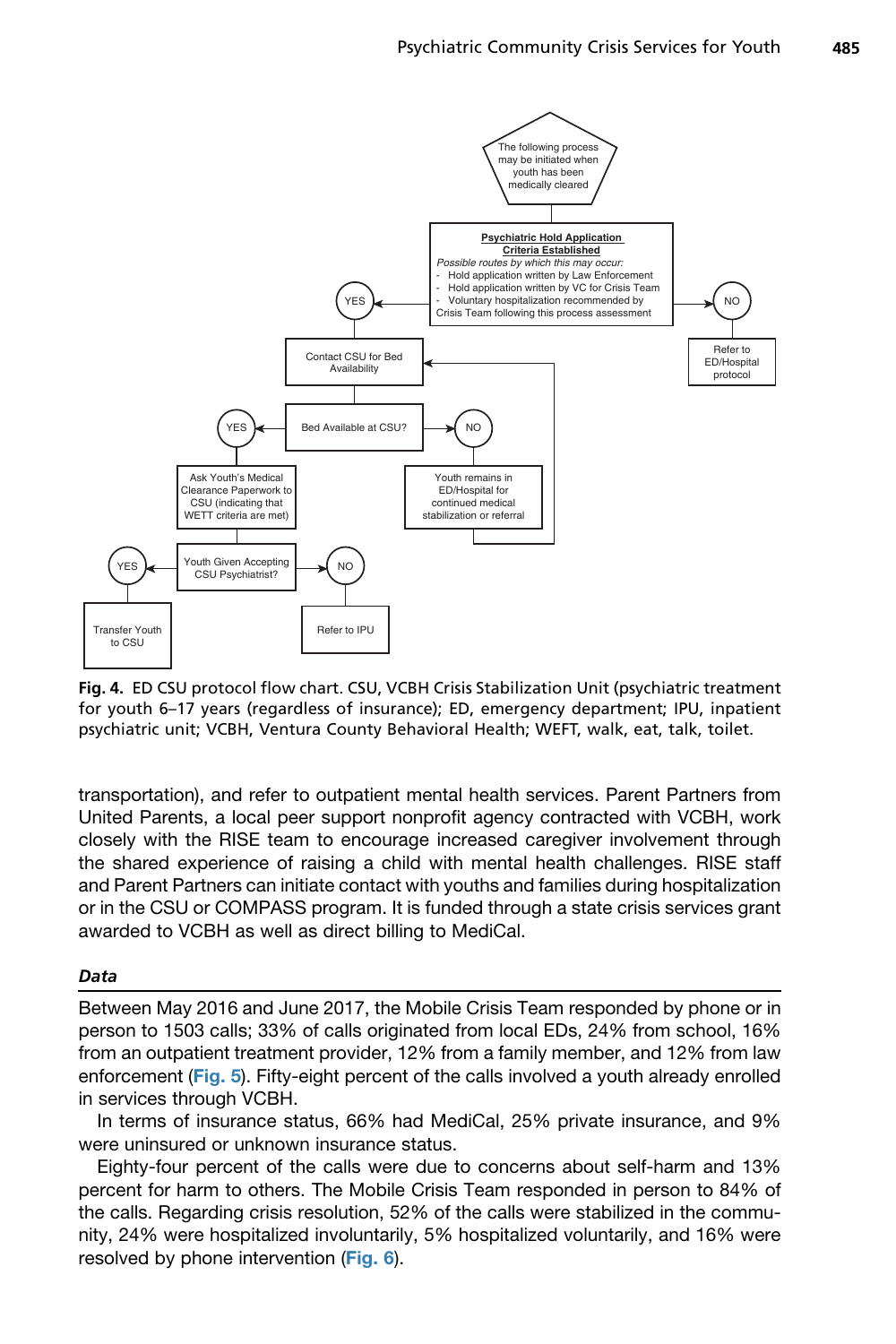<span id="page-7-0"></span>

Fig. 5. Crisis service: call source.

For the CSU, in 2016 to 2017, there were 241 admissions (47 of these readmissions). With regard to insurance status, 67% of youths had MediCal and 33% had private or no insurance. Girls accounted for 58% of the admissions, and 82% were aged 12 to 17 years. Half of the youths identified themselves as Latino. The most common primary admitting diagnoses were depressive disorder (61%), anxiety/stress related/adjustment disorder (21%), conduct disorder (4%), nonspecific mood disorder (4%), bipolar disorder (2%), and attention-deficit/hyperactivity disorder (2%). Approximately 56% were admitted on an involuntary hold. In terms of disposition, 62% were successfully diverted from an inpatient hospitalization.

For COMPASS, in the first 3 months, 4 youths were admitted; the initial was an especially aggressive child who required a high level of attention, preventing any other admissions for almost 2 months while awaiting placement in an out-of-state residential treatment center.

## CONNECTICUT'S MOBILE CRISIS INTERVENTION SERVICE **Overview**

Connecticut's Mobile Crisis Intervention Services (Mobile Crisis) is a core element of the state's children's behavioral health service array, funded and overseen by the



Fig. 6. Crisis resolution outcomes.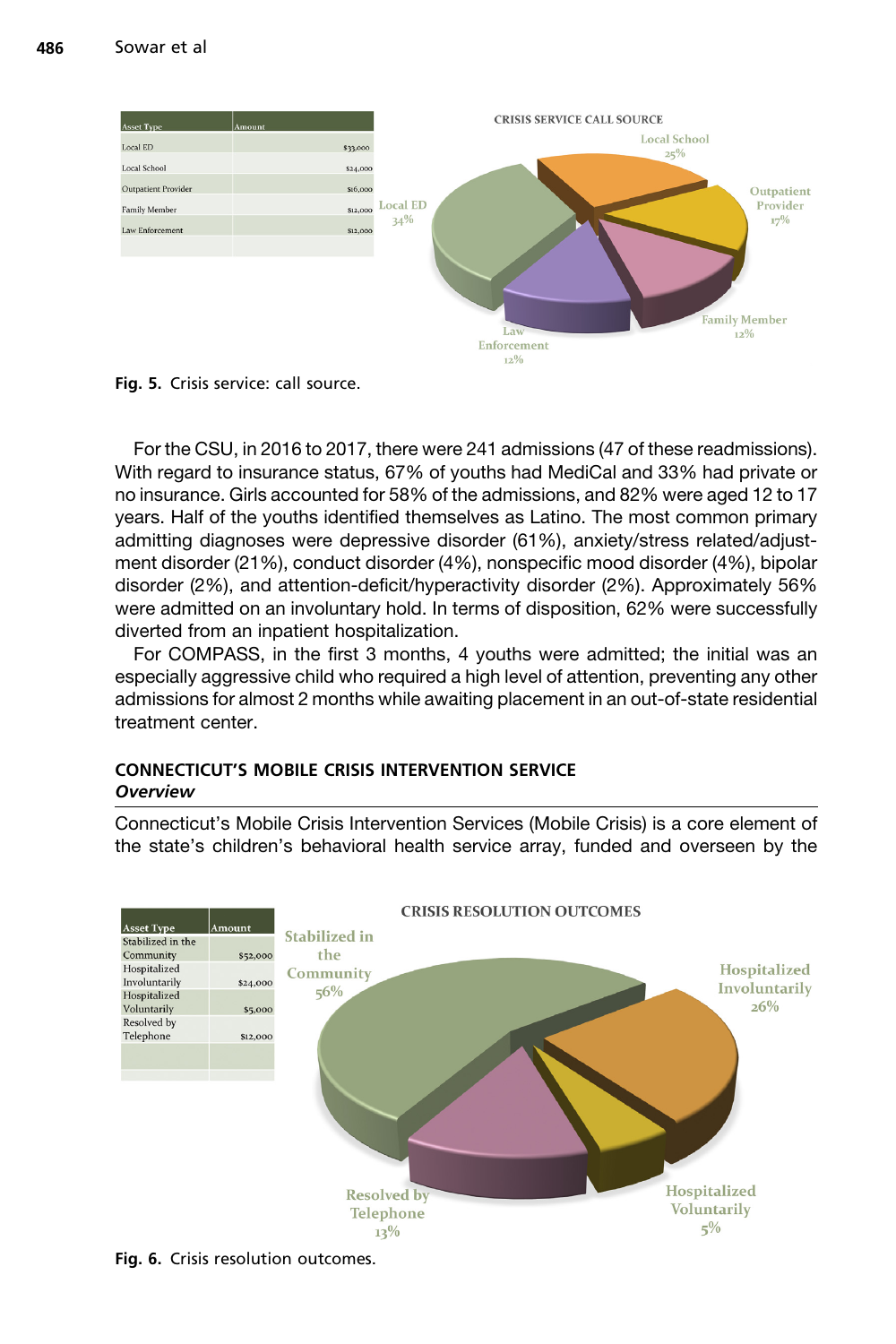Connecticut Department of Children and Families (DCF). Connecticut DCF is one of the country's few consolidated children's agencies, with statutory responsibility for child protection, children's behavioral health, and substance abuse services and prevention. Connecticut's Mobile Crisis service embodies many of the best practices identified by SAMHSA, including 24/7 availability, rapid deployment to home or community locations, warm phone lines, crisis stabilization, crisis safety planning, shortterm treatment, and linkage to ongoing care. $4$ 

A key feature of Connecticut's model is that the caller, not the call center intake specialists or responding providers, defines what constitutes a crisis. In many crisis response services, calls are triaged by varying criteria, often including a determination by the provider as to whether the call represents a true crisis. By allowing a crisis event to be defined by the caller, referrals are infrequently screened out, which helps to cilitate early identification and intervention and allows children and families broader access to the behavioral health system. To further support accessibility and convenience, Mobile Crisis is available free of charge to all children in the state younger than 18 years (or younger than 19 years if still enrolled in school) regardless of system involvement, insurance type, or ability to pay. Connecticut DCF provides sufficient grant funds to Mobile Crisis providers to ensure this level of accessibility, and providers supplement DCF grant funds with third-party reimbursement from Medicaid and commercial insurance.

The primary goals of Mobile Crisis are to keep children out of the ED, inpatient hospitals, and out-of-home placement, whenever community-based service delivery can be provided as a safe and effective alternative. Mobile Crisis service providers collaborate closely with families, community services and supports, schools, and EDs.

#### Program Details

Connecticut's Mobile Crisis system has 3 core components. The first is the provider network, which is organized around 6 primary contractors that collectively operate 14 sites, strategically located throughout the state to ensure full geographic coverage and the capacity for rapid response. Mobile crisis sites are generally located within large community mental health centers for children that operate a broad array of mental health and substance abuse services. Each of the 6 primary contractors employs a Mobile Crisis Director, site supervisors, and a sufficient number of master's level licensed (or license-eligible) clinicians to meet the demand at peak hours. In addition, each Mobile Crisis contract provides for dedicated psychiatric consultation with a board-certified child and adolescent psychiatrist. Following the initial response, clinicians can work with a family for up to 6 weeks, although the average service duration is 2 to 3 weeks. Core services include rapid mobile response, crisis stabilization, brief treatment, and referral and linkage to ongoing care.

The second component of the Mobile Crisis system is the statewide call center. Referrers can access Mobile Crisis by dialing 2-1-1 anywhere in the state. The statewide call center is open 24/7 and is operated by the United Way of Connecticut; it is staffed by trained intake clinicians. Hours of mobility are 6 AM to 10 PM on weekdays and 1 PM to 10 PM on weekends and holidays. For calls fielded during mobile hours, the 2-1-1 intake clinician collects basic information, including name, age, location, and the nature of the concern. Then the call is transferred to the appropriate mobile crisis provider for that child's location. For calls that arrive during nonmobile hours (4.5% of all calls), the caller speaks to the intake specialist, who then notifies the local provider for follow-up during mobile hours the following day.

The third component of Connecticut's Mobile Crisis system is the Performance Improvement Center (PIC). The PIC is housed at the Child Health and Development Institute of Connecticut and is responsible for data analysis, reporting, quality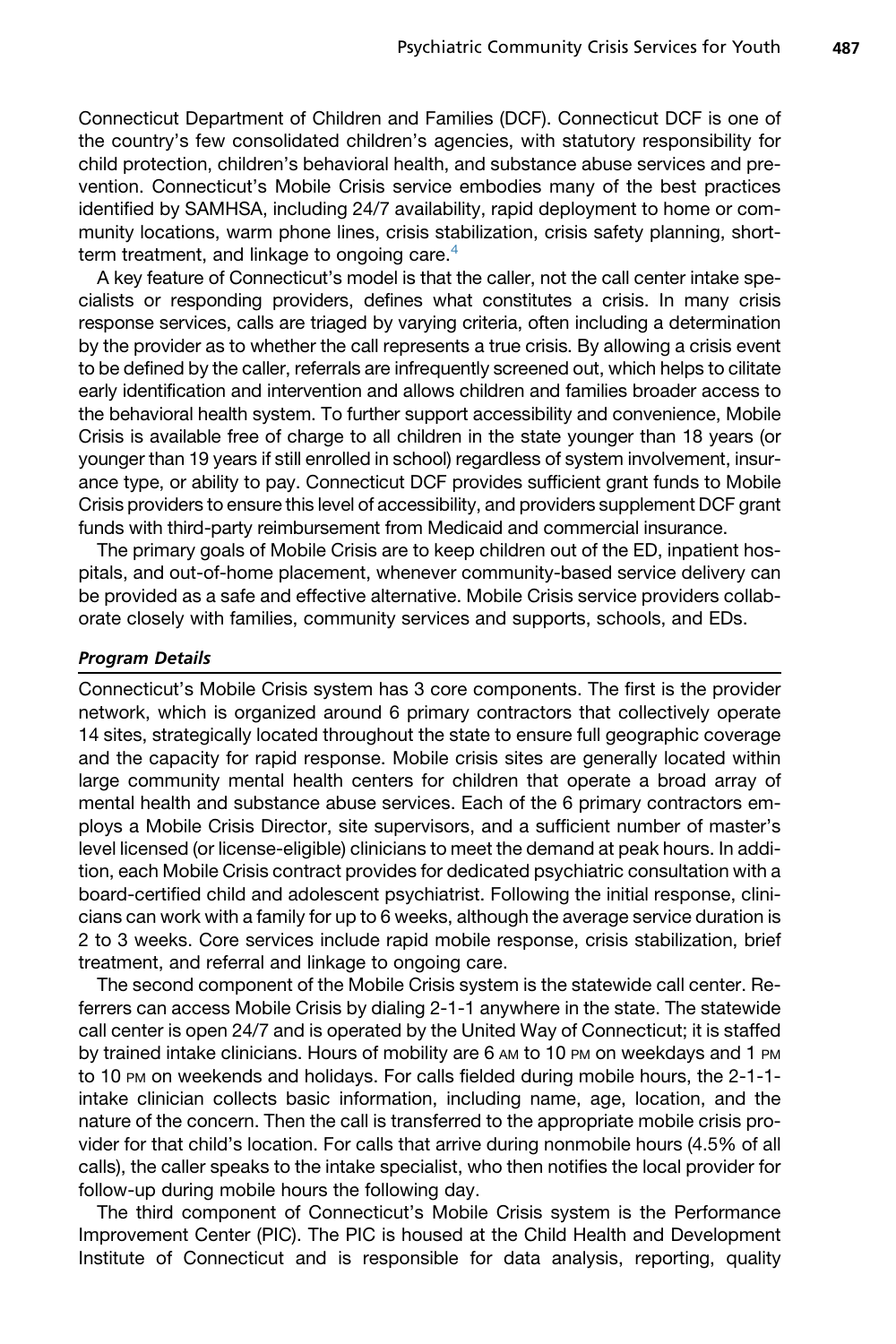improvement activities, standardized practice development, and workforce development. The 2-1-1 and Mobile Crisis providers record information for every episode of care in DCF's Web-based data collection system; the PIC extracts those data for analysis of key indicators, including sociodemographic and clinical characteristics, performance measures, and outcomes. Key performance measures include benchmarks, such as episode volume, mobile response rates, and mobile response times. Mobile Crisis providers are required under contract with DCF to provide a mobile response to at least 90% of all calls and to arrive on site in 45 minutes or less for at least 80% of all mobile responses. Performance indicators and other data elements are reported on a monthly, quarterly, and annual basis for the statewide network, for each of the 6 contracted service areas and each of the14 provider sites. Data are shared openly and transparently with all providers and DCF and are made available to the public at [www.empsct.org.](http://www.empsct.org) Those data are used to inform the development of quarterly performance improvement plans.

## Data

Since robust data collection on the service began in fiscal year 2010, Mobile Crisis has provided 81,400 episodes of care. In fiscal year 2017 alone, Mobile Crisis provided 13,461 episodes of care, a rate of 16.5 per 1000 children in the state and 31.65 per 1000 among children living in poverty (Fig. 7).

Approximately 40% of referrals to Mobile Crisis are from families and 35% are from schools; approximately 65% are enrolled in Medicaid and 30% are privately insured. Mobile Crisis serves a roughly equivalent number of boys and girls; the largest proportion of youths served are 13 to 15 years old (33.2%). Of the children for whom race was reported, most of the children served were white (62.0%), followed by black (23.0%) and other race (12.1%). Approximately 32% of youths served identified as Hispanic (any race). Importantly, the percentage of youths served by the Mobile Crisis who identify as black or Hispanic is higher than the percentage in the statewide population (46% of children served by Mobile Crisis are black or Hispanic compared with 34% of the statewide population composed of black and Hispanic youths), in contrast to many behavioral health programs that tend to underserve youths of color.<sup>[5–8](#page-10-0)</sup> On key



Episodes of care

Fig. 7. Number of episodes of care by year.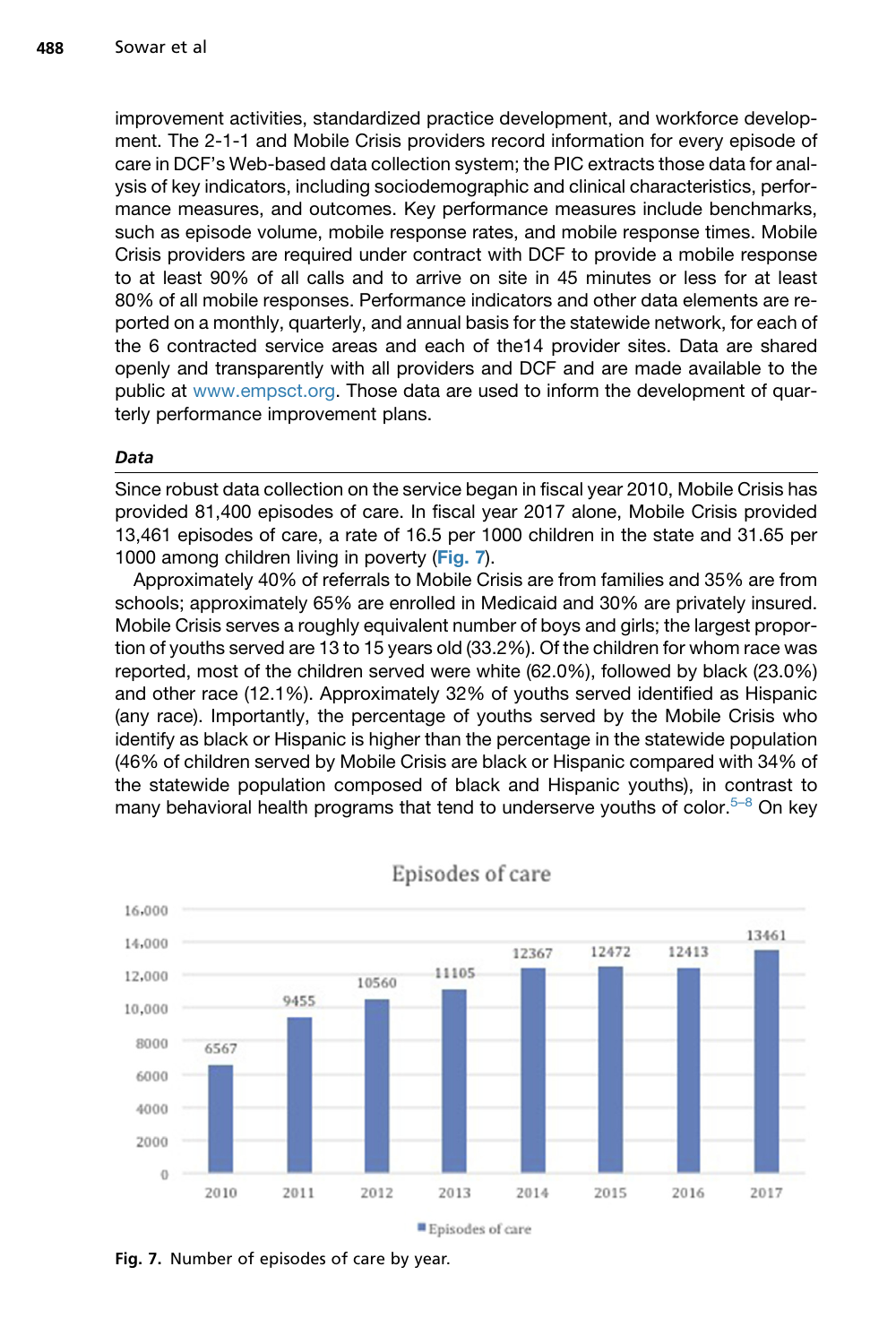<span id="page-10-0"></span>performance indicators, all 6 service areas met or exceeded the benchmark that at least 90% of referrals will result in a mobile response (statewide average of 93%) as well as the benchmark that at least 80% of all mobile responses will occur in 45 minutes or less (statewide average of 88%, median response time of 27 minutes). With respect to the estimated cost savings of Mobile Crisis, in fiscal year 2017, 449 referrals were inpatient diversions. Of these referrals, 62% (278) were youths enrolled in Medicaid. These diversions resulted in an estimated saving of \$2,945,966 in Medicaid costs.

## SUMMARY/DISCUSSION

Recent data indicate that many children and families first seek mental health care in emergency settings; this can be associated with less favorable clinical outcomes and can be financially taxing.<sup>1,9</sup> Thus, communities can benefit from the development and expansion of a continuum of nonhospital youth psychiatric crisis care services to better meet their needs. As reviewed in this article, there are multiple types of crisis services, ranging from phone triage lines, to mobile crisis units, to brief stabilization and observation units for youths. By using a continuum of crisis services, communities can help divert youths away from EDs, provide the most appropriate level of evaluation and assessment, and refer and coordinate to longer-term outpatient services.

For communities hoping to expand community crisis services, collaborating with key local stakeholders, identifying funding sources, evaluating/leveraging existing services, and expanding staffing and training are important foundational tenants. Hospitals and communities can establish clear policies and practices to ensure early identification of youths who are appropriate for diversion from the ED and toward community-based alternatives, whenever these services can be provided as a safe and effective alternative. The community can also improve education around appropriate use of the ED, how to access community-based alternatives, and also to help communities formalize linkages between hospitals and community-based resources.

## **REFERENCES**

- 1. [Torio CM, Encinosa W, Berdahl T, et al. Annual report on health care for children](http://refhub.elsevier.com/S1056-4993(18)30019-1/sref1) [and youth in the United States: national estimates of cost, utilization, and expendi](http://refhub.elsevier.com/S1056-4993(18)30019-1/sref1)[tures for children with mental health conditions. Acad Pediatr 2015;15\(1\):19–35](http://refhub.elsevier.com/S1056-4993(18)30019-1/sref1).
- 2. [Kim WJ, Bechtold D, Brooks BA, et al, American Academy of Child and Adolescent](http://refhub.elsevier.com/S1056-4993(18)30019-1/sref2) [Psychiatry Task Force on Workforce Needs. Child and adolescent psychiatry work](http://refhub.elsevier.com/S1056-4993(18)30019-1/sref2)[force: a critical shortage and national challenge. Acad Psychiatry 2003;27:277–82](http://refhub.elsevier.com/S1056-4993(18)30019-1/sref2).
- 3. [Vanderploeg JJ, Lu JJ, Marshall JJ. Mobile crisis services for children and families:](http://refhub.elsevier.com/S1056-4993(18)30019-1/sref3) [advancing a community-based model in Connecticut. Child Youth Serv Rev 2016;](http://refhub.elsevier.com/S1056-4993(18)30019-1/sref3) [71:103–9.](http://refhub.elsevier.com/S1056-4993(18)30019-1/sref3)
- 4. Substance Abuse and Mental Health Services Administration (SAMHSA) crisis services: effectiveness, cost-effectiveness, and funding strategies [Report No. (SMA)-14–4848]. Available at: [http://store.samhsa.gov/product/Crisis-Services-](http://store.samhsa.gov/product/Crisis-Services-Effectiveness-Cost-Effectiveness-and-Funding-Strategies/SMA14-4848)[Effectiveness-Cost-Effectiveness-and-Funding-Strategies/SMA14-4848.](http://store.samhsa.gov/product/Crisis-Services-Effectiveness-Cost-Effectiveness-and-Funding-Strategies/SMA14-4848) Accessed October 5, 2017.
- 5. U.S. Census Bureau (2016). Quick facts: Ventura County, California. Available at: <https://www.census.gov/quickfacts/fact/table/venturacountycalifornia/PST045216>. Accessed October 5, 2017.
- 6. [Shannahan RS, Fields S. Services in support of community living for youth with](http://refhub.elsevier.com/S1056-4993(18)30019-1/sref6) [serious behavioral health challenges: mobile crisis response and stabilization](http://refhub.elsevier.com/S1056-4993(18)30019-1/sref6)